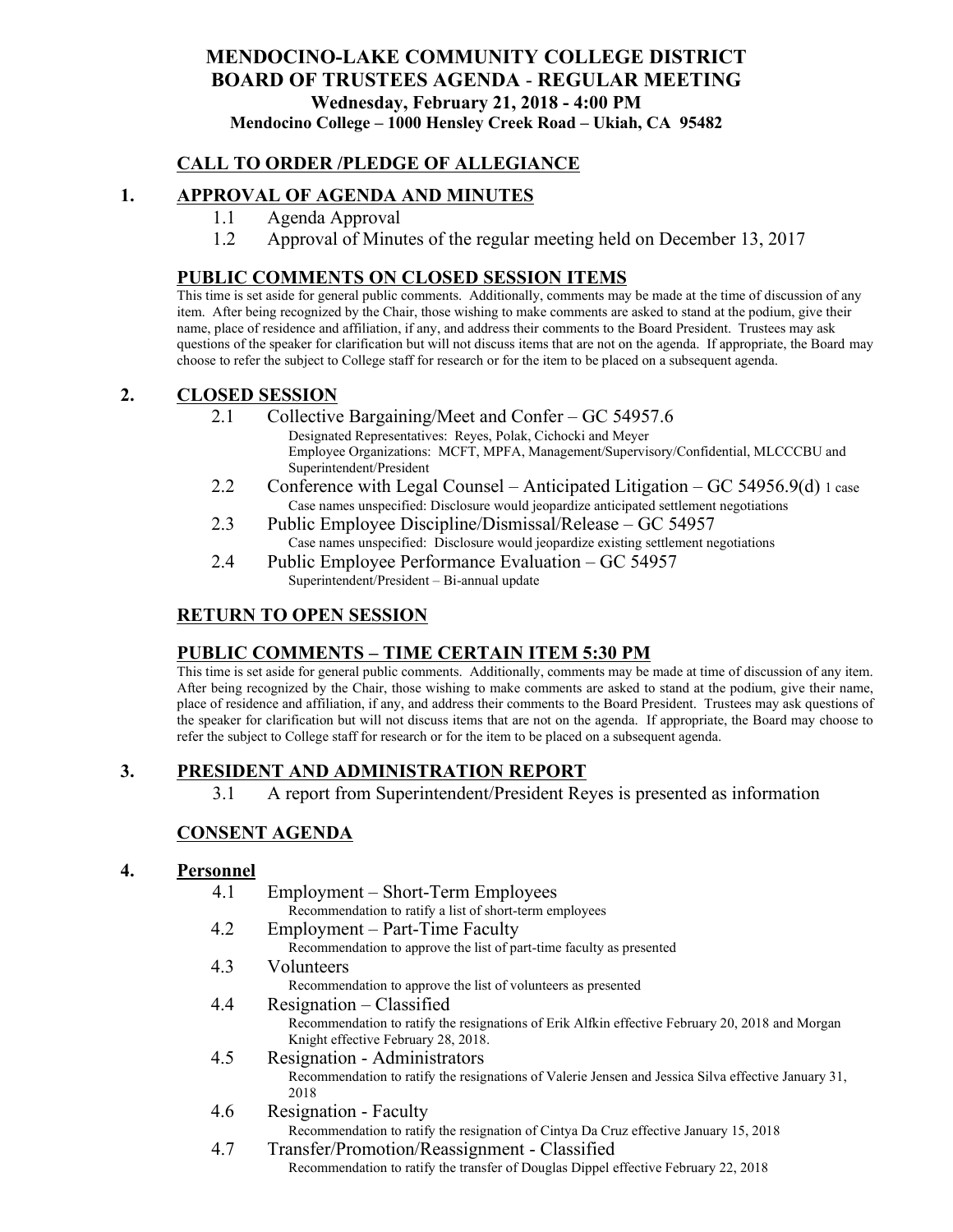- 4.8 Employment Classified
	- Recommendation to employ Eliza Fields effective February 22, 2018
- 4.9 Temporary Assignments Management Recommendation to approve the temporary management assignments for Judy Harwood effective February 12, 2018 and Janelle Bird effective February 22, 2018.
- 4.10 Faculty Unpaid Leave of Absence Recommendation to approve an unpaid leave of absence for Maria Cetto from January 19, 2018 through May 25, 2018 as presented.

### **5. Other Items**

- 5.1 Fiscal Report as of December 31, 2017
	- Recommendation to accept the report as presented
- 5.2 Donations

Recommendation to accept the donations from Fred Buonanno, Ron Guth, Mike and Tascha Whetzel and Zohar Yizraeli

- 5.3 Quarterly Fiscal Status Report AB 2910 Recommendation to accept the report as presented
- 5.4 Sale of Automobiles to Ukiah High School Recommendation to approve the sale of three automobiles to Ukiah High School by the Automotive Club

## **6. ACTION ITEMS**

- 6.1 Board of Trustees Budget Parameters for District 2018-2019 Budgets Recommendation to adopt the 2018-2019 Board Budget Parameters as presented
- 6.2 Award Contract Replacement of Science Building Boiler Recommendation to award the contract to Intercounty Mechanical & Electrical, Inc. in the amount of \$155,000.
- 6.3 Contracts and Agreements Quarterly Ratification Recommendation to ratify the contracts and agreements as presented
- 6.4 Disaster Relief and Emergency Assistance Resolution 02-18-01 Recommendation to adopt resolution 02-18-01 authorizing the Superintendent/President to provide information to the Governor's Office of Emergency Services pertaining to disaster number DR-4344-CA as presented.
- 6.5 Child Development Center Request for Credit For Attendance Reimbursement Due To State Of Emergency During October 2017 Fires - Resolution 02-18-02 Recommendation to adopt resolution 02-18-02 authorizing Janis Wood, Director of Child Development Center, to request credit for attendance reimbursement due to state of emergency during October 2017 fires.

## **7. BIG PICTURE**

7.1 Mendocino-Lake Adult & Career Education Program (ACE) Presentation by Judy Harwood, ACE Program Director

## **8. INFORMATIONAL ITEMS AND REPORTS**

- 8.1 Mendocino College Foundation, Inc. Mendocino College Foundation informational report
- 8.2 Constituent Group Reports
	- Reports from constituent groups are presented as information
- 8.3 Board Policy Additions and Revisions First Reading Revisions and additions to Board policies are presented as information for review
- 8.4 Student Housing An update on student housing will be presented

# **9. TRUSTEE COMMUNICATIONS**

#### 9.1 Trustee Reports

Written and oral reports from Trustees are presented as information

#### 9.2 Future Agenda Items

Board discussion about topics to be included on future agendas